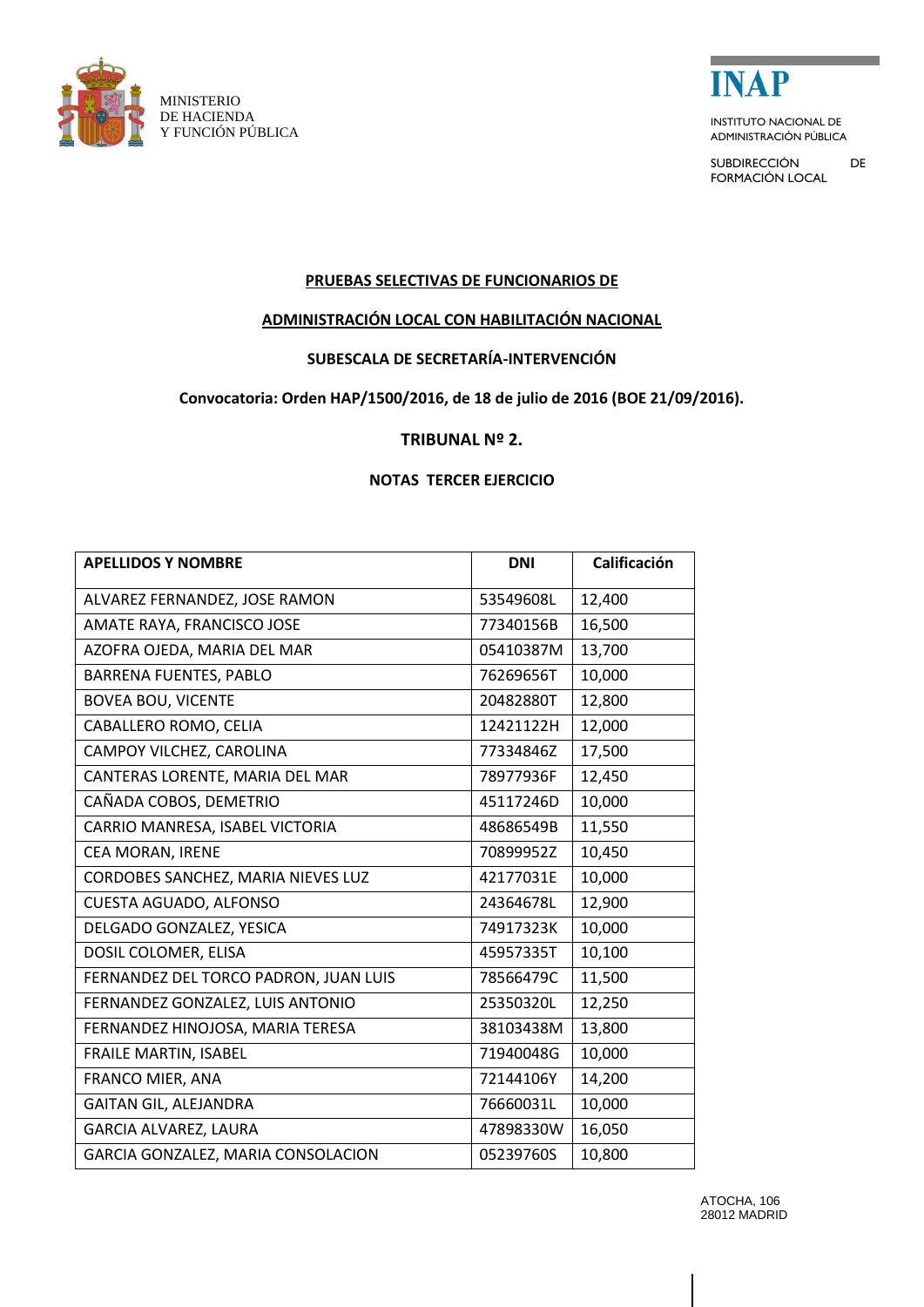

|  | <b>GARCIA GORDON, LOURDES</b>       | 09405821V | 10,600 |
|--|-------------------------------------|-----------|--------|
|  | GARCIA GUZMAN, CRISTINA             | 77368427S | 11,950 |
|  | <b>GARCIA MARTINEZ, LUCIA</b>       | 71459624G | 12,100 |
|  | <b>GARCIA REQUENA, DAVID</b>        | 48409997B | 12,300 |
|  | <b>GARCIA UCHA, BEATRIZ</b>         | 44088536C | 13,050 |
|  | GARCIA ZORZANO, IZASKUN             | 16595443T | 12,500 |
|  | GARRIDO CLEMENTE, CRISTINA          | 44244568C | 10,150 |
|  | GIMENO SUBIRATS, MARIA DEL CARMEN   | 44873123P | 13,300 |
|  | GOMEZ SOLA, FATIMA                  | 30993237R | 14,500 |
|  | GONGORA DE PEDRO, CRISTINA          | 04621273K | 14,400 |
|  | GONZALEZ CARMONA, ALICIA            | 53343675M | 12,250 |
|  | <b>GONZALEZ PAVON, MONICA</b>       | 41096958Y | 10,000 |
|  | GOULA COLOMER, LAURA                | 33958942V | 10,000 |
|  | <b>GUERRA GALLARDO, MERCEDES</b>    | 28809917W | 12,500 |
|  | GUERRA SANCHEZ-OCAÑA, ANTONIO       | 76043633K | 12,000 |
|  | <b>GUERRERO GARCIA, NEIVA</b>       | 49109677P | 11,900 |
|  | GUTIERREZ MUÑIZ, ALVARO             | 71461889S | 10,000 |
|  | GUZMAN MANSILLA, JUAN ALFREDO       | 77370795Z | 10,600 |
|  | HERNANDEZ MOYA, JOSE                | 05160853K | 17,500 |
|  | HERNANDO ARANDA, ALBERTO            | 03918361N | 15,800 |
|  | IBAÑEZ ROURA, RODRIGO VICENTE       | 71650882V | 16,450 |
|  | IZQUIERDO GARCIA, VICTOR            | 76116890T | 17,400 |
|  | JARDON LOPEZ, EVA                   | 71519391V | 11,200 |
|  | LABRADA SANZ, VIRGINIA              | 05677680S | 15,750 |
|  | LAZARO MORENO, ANA MARINA           | 20491317L | 11,250 |
|  | MACIAS PORTILLO, SANTIAGO FRANCISCO | 03922879E | 16,400 |
|  | MARIN SANTAMARIA, MARIA AMPARO      | 44877922T | 17,300 |
|  | MARQUES BEBIA, FERNANDO MIGUEL      | 43065937R | 12,000 |
|  | MARTIN CAYETANO, ALBA               | 76120701Q | 12,300 |
|  | MARTIN SANCHEZ, CESAR-LUIS          | 07959125K | 16,200 |
|  | MARTINEZ GORDILLO, MARTA            | 03145965W | 15,000 |
|  | MARTINEZ YUNTA, RAMON               | 70522116E | 15,250 |
|  | MARTOS PEREZ, JOSUE                 | 48573115J | 13,500 |
|  | MERI CELMA, MARIA DEL CARMEN        | 29198655V | 15,500 |
|  | MORENO GOMEZ-OLMEDO, GONZALO        | 50769375A | 10,000 |
|  | MORGADO SANTIAGO, IRENE             | 80105521V | 11,500 |
|  | MUÑOZ MARTINEZ, ENCARNACION         | 77507636M | 13,650 |
|  | MUÑOZ PINTO, TAMARA                 | 28624649E | 10,200 |
|  | NIEVA GONZALEZ, MARIA BELEN         | 70246377F | 12,800 |
|  |                                     |           |        |